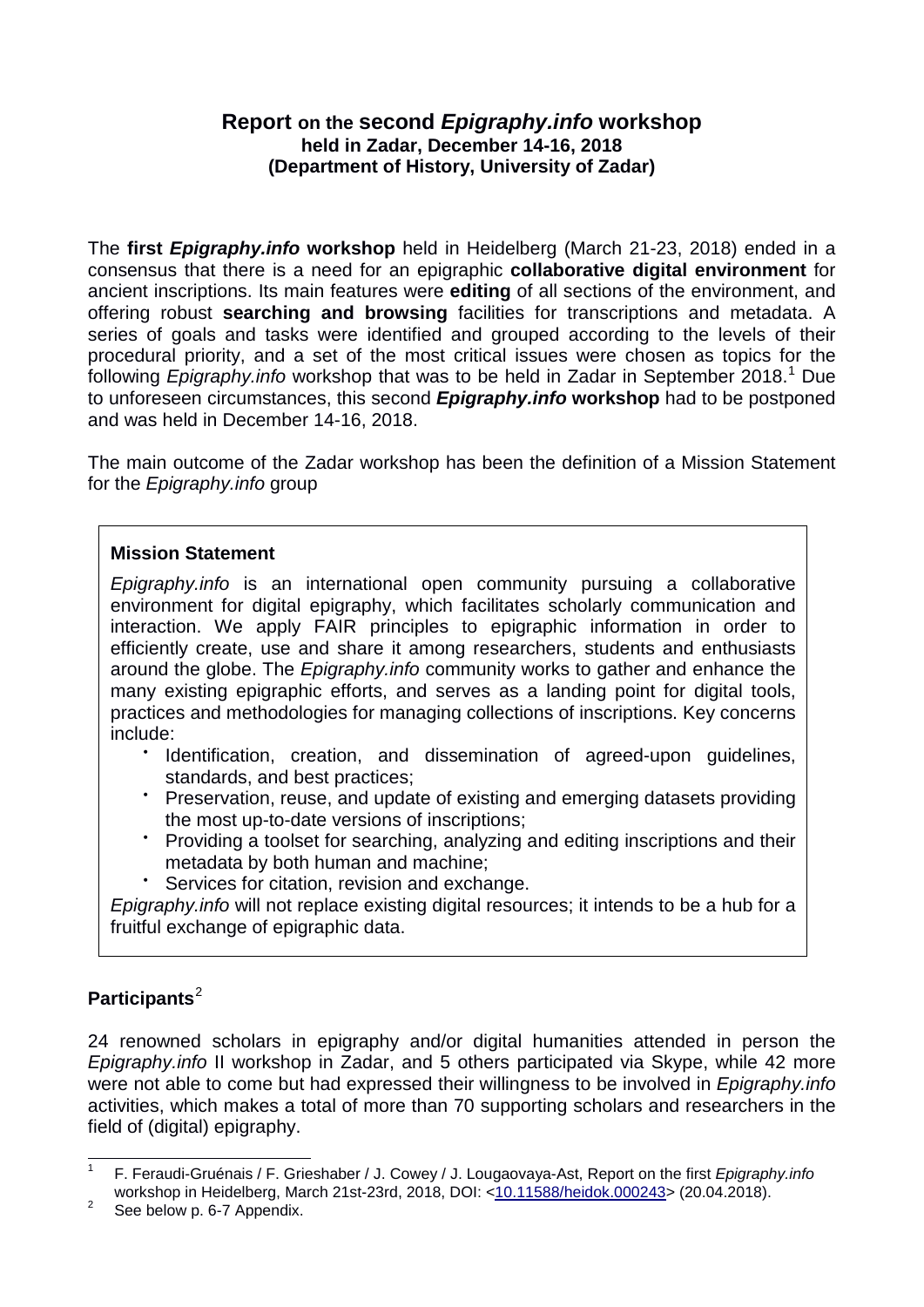# **Programme**[3](#page-1-0) **/ Course of the meeting / Results**

After brief opening greetings the **programme** started with the **demonstration of newly developed editors** which could serve for *Epigraphy.info* (**I.**). That took the entire afternoon of the first day and beginning of the second day and included **allied project reports** (**II. 1.**) on approximately a dozen projects, editors, publishers and/or applications.<sup>[4](#page-1-1)</sup> In addition to providing the insight into the most recent developments, these reports had shown that there are still some differences of opinion regarding the relationship of the *Epigraphy.info* initiative and the idea of the collaborative epigraphic platform / environment agreed upon in Heidelberg. Thus, one of the tasks that should be addressed in the third workshop will be to define the basic operational model of the collaborative platform / environment.<sup>[5](#page-1-2)</sup>

The reports raised many questions, such as, for example, about the relation of existing editors to *Epigraphy.info*, the modalities of how to transfer texts and metadata from one project to another, language use, defining the minimal set of metadata required, identifiers for dates, and similar.

On the second day the discussion from the previous day naturally continued as the next section on the programme focussed on the question of **"State of data & discipline"**: what's already done and who is doing it?" (**II. 2.**) summarising the principles upon which the collaborative platform / environment should operate established in the first workshop in Heidelberg and the tasks that were to be achieved either in the time span between the first and second workshop or during the second workshop.[6](#page-1-3)

During the afternoon of the second day two breakout sessions were formed to discussed two topics, which had arisen from the previous discussions: **(1) functionality of** *Epigraphy.info* and **(2)** formulating a **Mission Statement**. [7](#page-1-4)

This led, among other things, to a discussion of possible technical solutions for bibliographical questions and unique identifier for inscriptions  $(IV. 1).<sup>8</sup>$  $(IV. 1).<sup>8</sup>$  $(IV. 1).<sup>8</sup>$  Controlled

<span id="page-1-0"></span> $\frac{3}{4}$  [<http://epigraphy.info/program2.html>](http://epigraphy.info/program2.html).

<span id="page-1-1"></span>Petrae / [Patrimonium](https://patrimonium.huma-num.fr/) (V. Razanajao). – [Perseids](http://perseids.org/) / [Syriaca](http://syriaca.org/) (video presentation Z. Fletcher). – Brill editor (E. Suyver). – [Networked epigraphic applications \(video presentation P. Liuzzo\).](https://drive.google.com/drive/folders/1JKmypDgx0TsLws-UfKPrrM3c9fWAzFa-?usp=sharing) – [READ editor](https://github.com/readsoftware/read) (L. Calvelli / S. White). – [TEI-publisher / CETEIcean / CapiTainS \(video presentation P. Liuzzo\).](https://drive.google.com/file/d/1JXPD-y_2G6E8Grs1bPvsVV_GdmvAaVi_/view?usp=sharing) – Reports on: Oxford "Linked Epigraphy" meeting & DHARMA ERC project [https://docs.google.com/presentation/d/1fg6vWBwcALq64GhWhewKndLV5u9EygTUlxOrEkZcY/edit?usp](https://docs.google.com/presentation/d/1-Efg6vWBwcALq64GhWhewKndLV5u9EygTUlxOrEkZcY/edit?usp=sharing) [=sharing](https://docs.google.com/presentation/d/1-Efg6vWBwcALq64GhWhewKndLV5u9EygTUlxOrEkZcY/edit?usp=sharing) (T. Elliott). – Report on Oxford meeting forthcoming (will be widely distributed). – Report on DHARMA ERC project forthcoming (will appear in *[Current Epigraphy](https://currentepigraphy.org/)*). – GODOT [<https://godot.date/home>](https://godot.date/home) (F. Grieshaber). – Trismegistos corpusdata + New Trismegistos API [<https://www.trismegistos.org/tmcorpusdata/index](https://www.trismegistos.org/tmcorpusdata/index) / [https://www.trismegistos.org/dataservices>](https://www.trismegistos.org/dataservices) (T. Gheldof). – LatinNow [<https://prezi.com/view/eVJ3GyAy9VNsDSHjxOLu/;](https://prezi.com/view/eVJ3GyAy9VNsDSHjxOLu/) [https://latinnow.eu>](https://latinnow.eu/) S. [Vanderbildt\).](https://latinnow.eu/) – EPNet [<http://www.roman-ep.net/wb/research/epigraph/>](http://www.roman-ep.net/wb/research/epigraph/); [http://www.semanticweb.org/ontologies/2015/1/EPNet-ONTOP\\_Ontology](http://www.semanticweb.org/ontologies/2015/1/EPNet-ONTOP_Ontology) (J. M. Bermúdez). – Comparative Digital Epigraphy and EDAK [<https://www.written-artefacts.uni-hamburg.de/en/research](https://www.written-artefacts.uni-hamburg.de/en/research-fields.html)[fields.html>](https://www.written-artefacts.uni-hamburg.de/en/research-fields.html); <http://w3id.org/dts> (P. Liuzzo). – CRMtext: a model for epigraphy and ancient texts [<http://cidoc-crm.org/crmtex>](http://cidoc-crm.org/crmtex/); [<http://cidoc-crm.org/crmtex/fm\\_releases>](http://cidoc-crm.org/crmtex/fm_releases) (F. Murano / A. Felicetti; Achille Felicetti, Francesca Murano. "Scripta manent: a CIDOC CRM semiotic reading of ancient texts." Int J Digit Libr (2017) 18:263–270 <DOI 10.1007/s00799-016-0189-z>.

<span id="page-1-3"></span><span id="page-1-2"></span><sup>5</sup> More detailed below B. 18. and passim. <sup>6</sup> In total, all concrete tasks have been tackled, but most of them are still in progress, such as: *a)* elaborate a technical environment (editor-emo version), *b)* definition of the duties of the editorial board; *c)* workflow of submission and finalization; *d)* descriptive vocabularies; *e)* technical solution for bibliographica questions and unique identifiers for inscriptions; *f)* dealing with unpublished inscriptions. – Largely

included below, B. 14. ff.<br><sup>7</sup> Meanwhile online (since March 1st, 2019; after expiry of the deadline of December 22th, 2018 in the

<span id="page-1-5"></span><span id="page-1-4"></span>version of December 15th [last change]) [<epigraphy.info/index.html>](http://epigraphy.info/index.html); see also above p. 1.<br><sup>8</sup> Key concerns were identified. There was agreement upon the necessity of using existing bibliographic resources (such as *Trismegistos*, *iDAI.bibliography / ZENON*, etc.). The need to define the identifiers for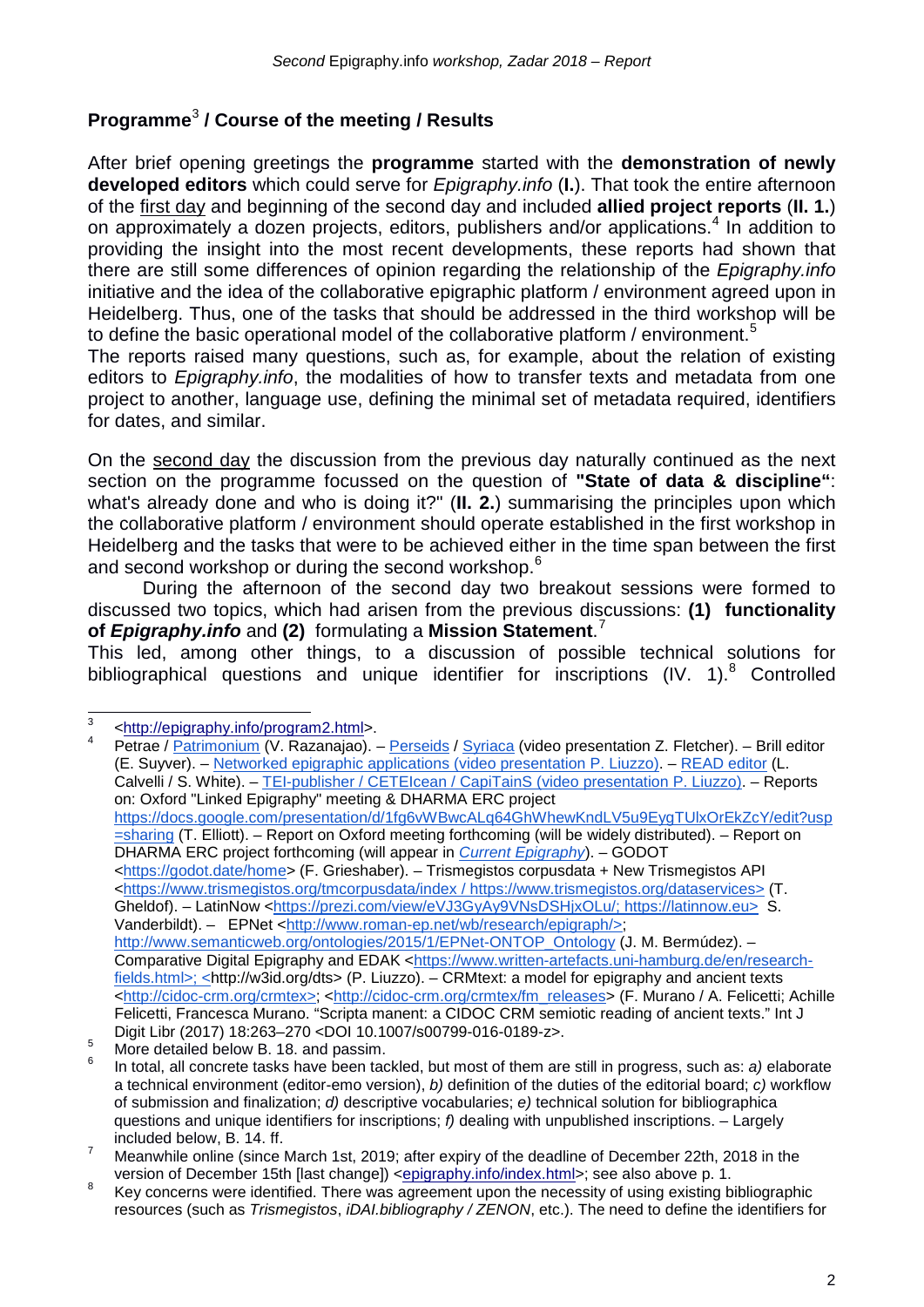vocabularies for metadata was also touched upon (IV. 2) and will also be prepared for the next workshop by a working group.<sup>[9](#page-2-0)</sup>

The third day was dedicated to a general discussion and conclusions (VI. 1 and 2), to the choosing of the venue<sup>[10](#page-2-1)</sup> and specific date of the next workshop, and of the members of the new committee (VI.3) as well as to the defining of the tasks to perform until the next workshop (VI. 4).

Throughout the entire programme, a shared *googledoc*[11](#page-2-2) served as a common communication platform where results of discussions were recorded and were links to presentations and/or editors were subsequently added.

# *Results*

## *A. Organisational matters / fundamental framework conditions / agreement on:*

1. The **third** *Epigraphy.info* **workshop** will be held in Vienna (Austria) – University of Wien, in springtime 2019.<sup>[12](#page-2-3)</sup>

2. The two existing committees ('technical' and 'steering') will join into **one single committee**, which will consist of six members (a mixture of people of various aptitudes and experiences was deemed reasonable) plus a seventh member coming from the host institution of the upcoming venue.<sup>[13](#page-2-4)</sup>

The **members of the new committee** are (in charge until the next workshop meeting):

Chiara Cenati (AT - Vienna), Tom Elliot (USA - New York), Francisca Feraudi-Gruénais (DE – Heidelberg), Tom Gheldof (BE – Leuven), Anamarija Kurilić (HR – Zadar), Pietro Liuzzo (DE – Hamburg), Julia Lougovaya-Ast (DE – Heidelberg)

3. There will be **a Google Group**.

4. We need to have **tangible results in the near future**, taking small steps, one at the time, and the search engine was proposed as the first step in achieving that goal. For the

bibliographic references, what needs to be handled in order to add new bibliographic entries to a "united catalog", a need for a software to pass a string reference and retrieve a URI / URN for the bibliographic data, looking for other collections with existing identifiers (i.e., *L'année Philologique, AÉ*), creating new IDs for new citations. – See also below "Results B. Tasks until and for the next workshop(s)".<br>See below B. 17.<br> $^{10}$  Condidates for the next years were Leader (prepared by C. Bedard). Vienne (prepared by C.

-

<span id="page-2-1"></span><span id="page-2-0"></span>Candidates for the next venue were London (proposed by G. Bodard), Vienna (proposed by C. Cenati in the name of Fritz Mitthof) and Washington D.C. (for January 2020, proposed by R. Benefiel).

[<sup>&</sup>lt;https://docs.google.com/document/d/1lVrzkASteBc-H1Ocy\\_cdcEM67FO9RcPM-j25-925yc8/edit>](https://docs.google.com/document/d/1lVrzkASteBc-H1Ocy_cdcEM67FO9RcPM-j25-925yc8/edit).

<span id="page-2-3"></span><span id="page-2-2"></span><sup>12</sup> A google vote carried out in the meantime led to the date of 30th May – 1st June 2019 (preceded by a technical training from 27th to 30th May). – For first information and registration see [<epigraphy.info/workshop\\_3.html>](http://epigraphy.info/workshop_3.html).

<span id="page-2-4"></span><sup>&</sup>lt;sup>13</sup> The committee's task is to interact with the rest of the community, interface with other bodies, continue to organize the community as such and to provide input. It is a sort of mediator for the members. It will also prepare a report and distribute it to all the participants of the workshop and then share it publicly. – It was proposed that the Committee should have a meeting twice a year and that the first meeting of 2019 will be in Vienna during the third workshop. A list of nominees for the new Committee should be prepared in advance, preferably shortly before the next meeting (app. 3 weeks in advance).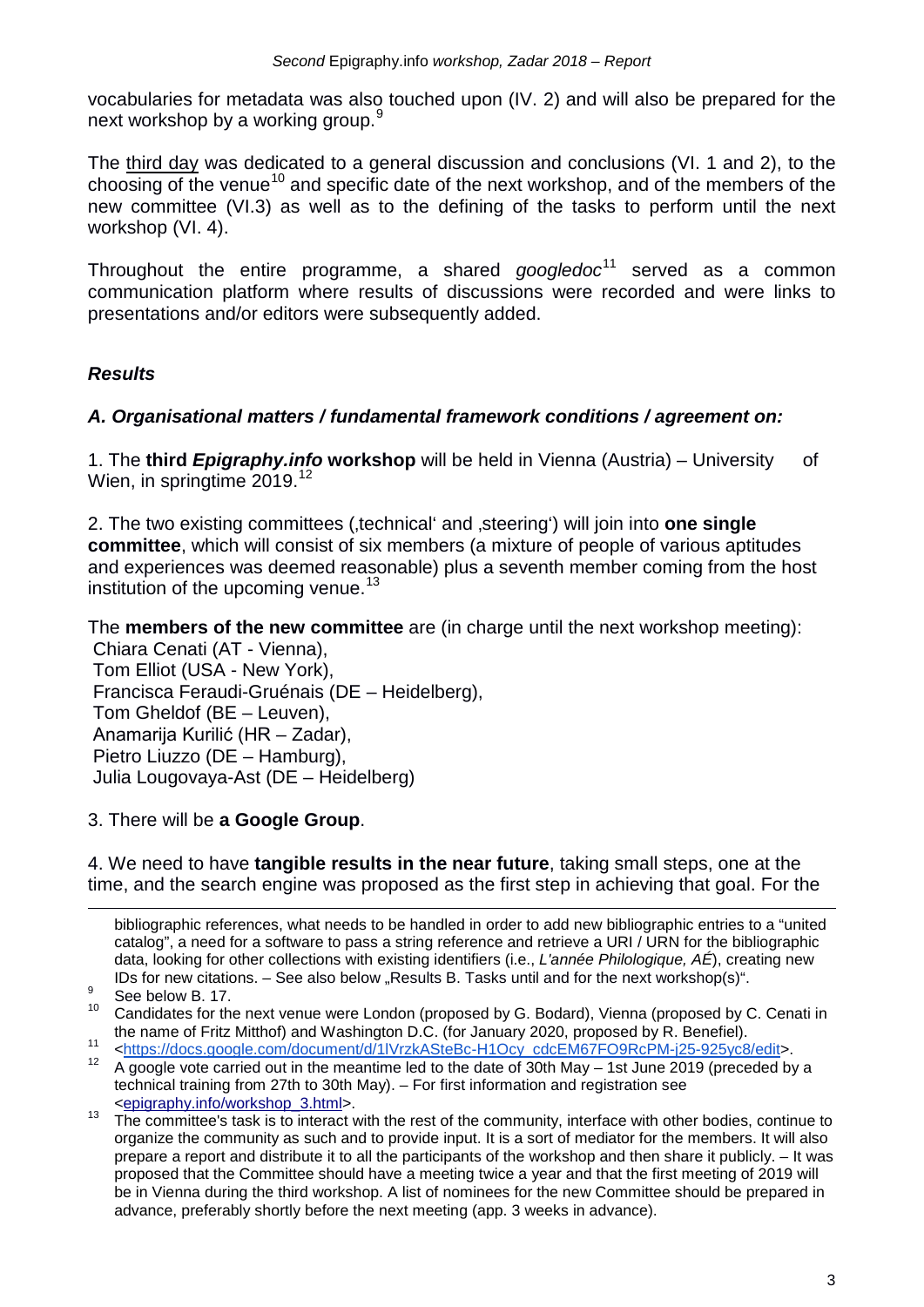beginning, we should start with a simple search: text and identifiers and perhaps location. *– As possible answer to this see below, "Tasks" 17. Epigraphy.info operational model.*

5. A **pilot of DTS** will be created. *Brill*, *EDH*, *Lupa*, *Petrae* can have DTS in a reasonable amount of time (3 months from Zadar) which will concern about 100.000 Latin and 2.000 Greek texts).

6. The workshops should start with a **training** for people not versed in **technical terms and subjects, not only limited to EpiDoc**. [14](#page-3-0)

7. Each inscription will have a **unique identifier**, ideally from Trismegistos (TM).[15](#page-3-1)

8. For **unpublished inscriptions, where TM has already started to operate** it was proposed *a)* to follow the practice adopted by the existing corpora (i. e., not to add unpublished texts to the corpus before they are published in some way);<sup>[16](#page-3-2)</sup> *b*) to make an investigation about whether there is an institution which has already dealt with this issue / there are professional articles published on this argument.

9. The inclusion of **Greek inscriptions** in *Epigraphy.info* is implicit in the participation of the SEG, but there are still many issues to discuss, and we will deal with this in the next meeting(s).

10. **Relations to institutions** (i. e., ways of how to achieve institutional independence of *Epigraphy.info* and its financial sustainability / issue of the collaboration with other institutions): should be postponed until we have a clearer idea of the *Epigraphy.info* mission.

11. **Financing** (i. e., obtaining finances, monitoring the funds, reporting on how the funds were spent, etc.): perhaps one of the ways of providing financing would be if everyone applying to a grant will include in the proposal a contribution to the community.

12. **Represented epigraphies**: Although we all agree that we need from the beginning to take into consideration the issues of epigraphy of other parts of the world than the classical Greek and Roman, it is important that we start with focussing on a practicable common aim, which means at present Greek and Latin epigraphy.<sup>[17](#page-3-3)</sup>

13. The *Epigraphy.info* **Mission statement** was defined.[18](#page-3-4) Furthermore in a distributed model of interaction it has been proposed that:

*a)* Membership and participation to *Epigraphy.info* should be voluntary, global and include everyone (scholars, students, and enthusiasts);

<span id="page-3-0"></span><sup>&</sup>lt;sup>14</sup> See also above note 12 (technical training).  $-$  It will also be a sort of tutorial to explain some of the technical aspects of the project. Whoever is responsible for this will have to consult with the various subcommittees in order to prepare appropriately. On the other hand, perhaps a sort of tutorial on epigraphy could be useful? We should set up a doodle poll to ask participants if they would be interested

<span id="page-3-1"></span>in attending either of these tutorials.<br>  $\left\langle \frac{\text{https://www.trismegistos.org/>}}{\text{https://www.trismegistos.org/about identifiers.php}>}} \right\rangle$ .<br>
see  $\leftarrow$ https://www.trismegistos.org/about identifiers.php)>.

<span id="page-3-2"></span><sup>16</sup> It should be noted that TM often has already assigned a TM number to unpublished material (based on some online existence (description, image. ...).<br><sup>17</sup> Instead of proposing many different solutions. Because expanding the scope of *Epigraphy.info* as

<span id="page-3-3"></span>positive as it is on the other hand poses many great challenges in the execution for priorities of other epigraphies may greatly differ from those of Classical Epigraphy.<br><sup>18</sup> See above and note 7.

<span id="page-3-4"></span>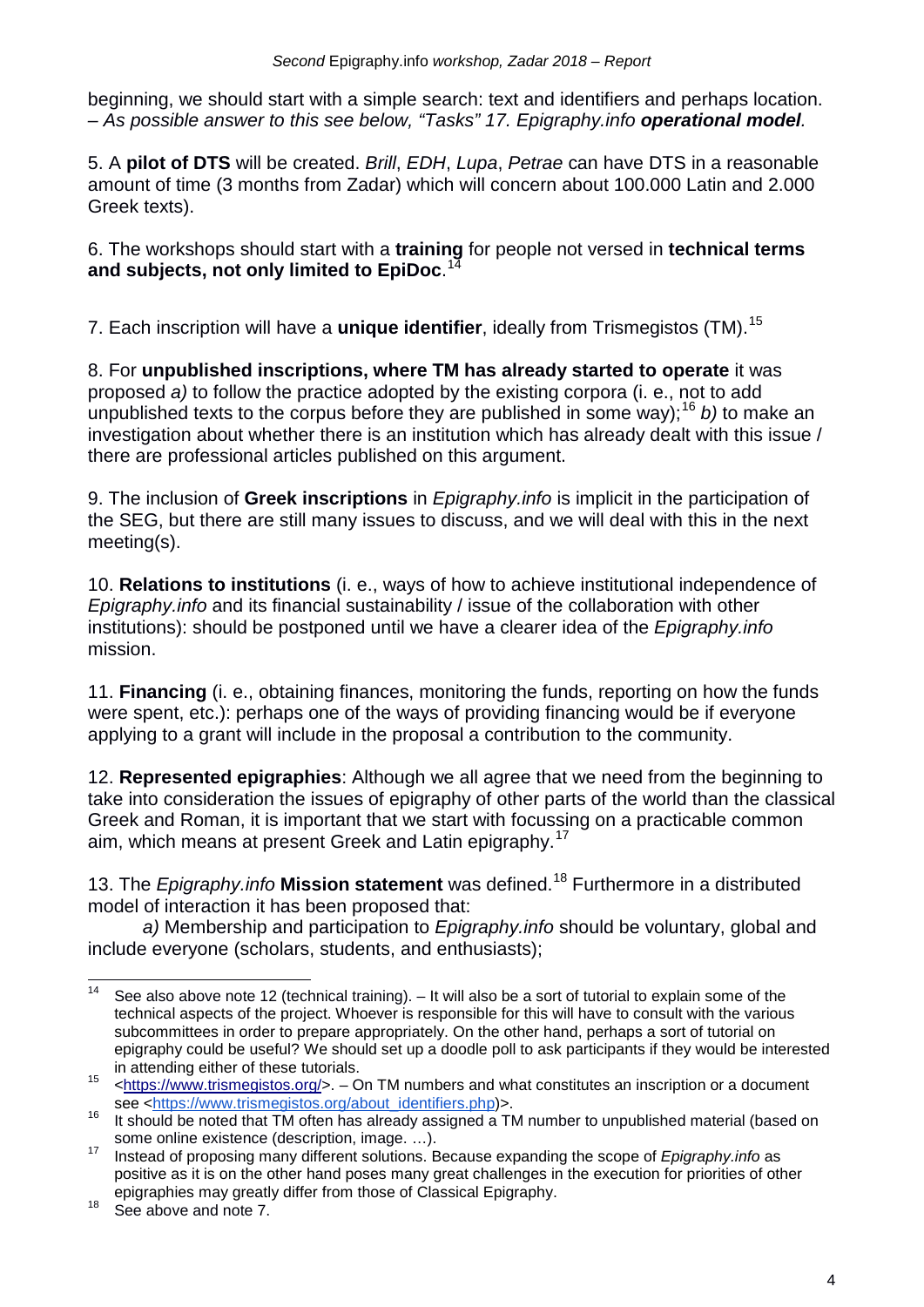b) *Epigraphy.info* should be the hub in which we can share knowledge and should help to inform other projects about what they might do by providing advice, procedures, guidelines;

c) *Epigraphy.info* should also have a front facing website which uses the same standards to share information as any other partner project and enable search/browse access across as many epigraphic texts with the ability to research on any slice of that body of inscriptions;

d) The front end website of *Epigraphy.info* should enable editing and thus store locally copies of the data;

e) Each partner should be free to choose the extent of interaction (read / write / allow access to selected [sub-]corpora). Individuals should be able to choose when and where to submit and publish their contributions. Projects should be able to choose what to share and if and how to use external contributions from the network. This is indeed part of the concept of open and shared API and standard specification;<sup>[19](#page-4-0)</sup>

f) *Epigraphy.info* should be able to maintain dead projects which adhere to standards (conserve and reuse);

g) *Epigraphy.info* should act as a facilitator to make contacts with museums, by involving them in the network, providing linkable and reusable data and facilitating the integration of museum data with epigraphic archives;

h) The *Epigraphy.info* initiative should be presented to various professional associations and meetings (next opportunities e. g. at the ASGLE Conference in Washington (1/2020), and the next IDEA meeting (1/2019).

# *B. Tasks until and for the next workshop(s):*

14. **Mandate of the Committee and its functions:** It was concluded that we should avoid going back to issues of what are the tasks of the committee, how long it stays in order, how do we choose the members, etc.<sup>[20](#page-4-1)</sup>

15. Editorial board – definition of its duties and composition:

– Present concerns are:

a) Do members of the Editorial board have to be persons fluent in coding or not? Members of the Editorial board should ideally be capable of dealing with EpiDoc (even if not certain of everything).[21](#page-4-2)

b) What is its relation to the Committee? – Remains to be discussed.

c) What will the work-flow look like? – A possible answer is: Work flow will be submission of suggestion / new entry which is then considered from a scholarly point of view as well as from an EpiDoc point of view before being processed so that the new and improved version is then visible.

d) will members of the Editorial board do revisions? - Submissions will always be respected, but can of course be overturned. Good scholarly grounds for overturning must be made transparent.

– Services have been presented, such as Perseids, which could provide editorial board facilities to each project or where a centralized board of editors could be assigned edits to revise coming from different sources.

<span id="page-4-1"></span><span id="page-4-0"></span><sup>&</sup>lt;sup>19</sup> See on this the presentation *Networking Epigraphy* by Pietro Liuzzo<br><sup>20</sup> J. Osnabrügge will take care of the preparatory work on this issue for the next meeting.<br><sup>21</sup> If, however, the editorial board works on the ba

<span id="page-4-2"></span>its contents, then members could do the job of making scholarly judgements, expressing them clearly and leaving them as guidance for processing.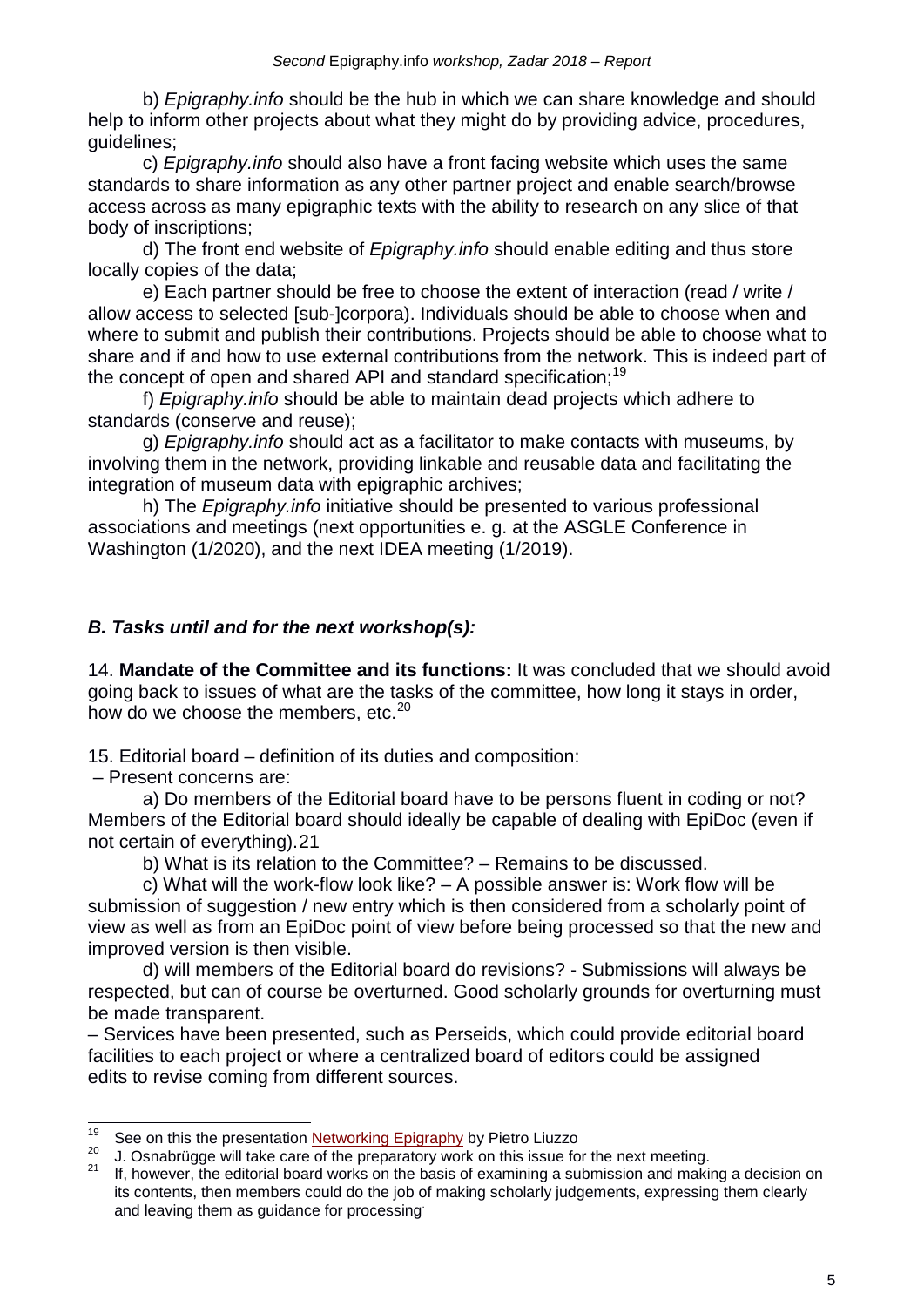16. Definition of what different users might want when engaging with the environment (**user scenarios**).[22](#page-5-0)

17. Providing a **roadmap** of the steps to take for *Epigraphy.info.[23](#page-5-1)*

## 18. *Epigraphy.info* **operational model**:

– A **distributed model**, as discussed in Heidelberg, and demonstrated in its functioning in Zadar has been envisaged which will be made of several platforms and websites with different levels of collaboration according to their needs and decisions, adhering to the  $DTS<sup>24</sup>$  $DTS<sup>24</sup>$  $DTS<sup>24</sup>$  and IIIF<sup>[25](#page-5-3)</sup> API specifications. This ongoing discussion lacks a practical implementation yet.

– Open access to the shared content in the environment will be necessary to guarantee fluid and transparent exchange of data.<sup>[26](#page-5-4)</sup>

19. Defining of **unique identifiers** for inscriptions.[27](#page-5-5)

20. **Dead projects**: transferring data into a more stable and secure environment, reliable citation and clear licensing.

### 21. **Complementary key concerns**:

- requirements;
- verified / validated changes;
- verification and validation of new inscriptions (based on photo or facsimile?);
- canonical / curated versions (human intervention necessary); $^{28}$  $^{28}$  $^{28}$
- allow editing / enrichment of others' collections;
- discovery and identity management / disambiguation;
- versions and editions;
- suggestions and conjectures which aren't a complete new edition.

\_\_\_\_\_\_\_\_\_\_\_\_\_\_\_\_\_\_\_\_\_\_\_\_\_\_\_\_\_\_\_\_\_\_\_\_\_\_\_\_\_\_\_\_\_\_\_\_\_\_\_\_\_\_\_\_\_\_\_

### **Appendix***:*

*Personally present at the workshop:*

J. Egger (**AT**, Vienna, **Lupa**); O. Harl (AT, Vienna, Lupa); T. Gheldof (**BE**, KU Leuven); J. Cowey (**DE**, Heidelberg Academy of Sciences and Humanities, **EDH**); F. Feraudi-Gruenais (DE, Heidelberg Academy of Sciences and Humanities, EDH); F. Grieshaber (DE, Heidelberg Academy of Sciences and Humanities, EDH); J. Osnabrügge (DE, Heidelberg Academy of Sciences and Humanities, EDH); S. Evangelisti (**IT**, University of Foggia, **EDR);** C. Cenati (**AT**, University of

<span id="page-5-0"></span> <sup>22</sup> Two smaller working groups will work on *a)* the definition of an EpiDoc pivot format (using EPIDOC guidelines, and structure [<http://www.stoa.org/epidoc/gl/latest/supp-structure.html>](http://www.stoa.org/epidoc/gl/latest/supp-structure.html), *b)* normalized encoding standards (including vocabularies in use) from EAGLE and Oxford Meeting / recommend "starting set" of metadata fields to use in search. – See also E*pigraphy.info* Workshop I, WG 1, "User stories" [<https://docs.google.com/document/d/1I5MnOOMT--AjEae2R](https://docs.google.com/document/d/1I5MnOOMT--AjEae2R-j6445gyYwdurTMOUzw7k_TCSk/edit)[j6445gyYwdurTMOUzw7k\\_TCSk/edit>](https://docs.google.com/document/d/1I5MnOOMT--AjEae2R-j6445gyYwdurTMOUzw7k_TCSk/edit).

<span id="page-5-1"></span><sup>23</sup> In connection with above B. Tasks, 15.

<sup>24</sup>

<span id="page-5-2"></span> $n^{24}$  [<https://w3id.org/dts>](https://w3id.org/dts).<br><sup>25</sup> [<https://iiif.io/api/presentation/2.1/#table-of-contents>](https://iiif.io/api/presentation/2.1/#table-of-contents).

<span id="page-5-4"></span><span id="page-5-3"></span><sup>&</sup>lt;sup>26</sup> Further discussion is needed: if there is just aggregation of info with links to other projects the question arises of changes we want to implement in those texts; other question is if these databases will allow it;

<span id="page-5-5"></span>question of creating an "epigraphy room").<br><sup>27</sup> Especially with respect to the presence of more than one text on a single support; or if one text turns out

<span id="page-5-6"></span>to actually be two texts.<br><sup>28</sup> Reg. the reading of texts and the possibility of adding new readings of texts the best point seems to have a curated version of the text first and in the link different, older versions.